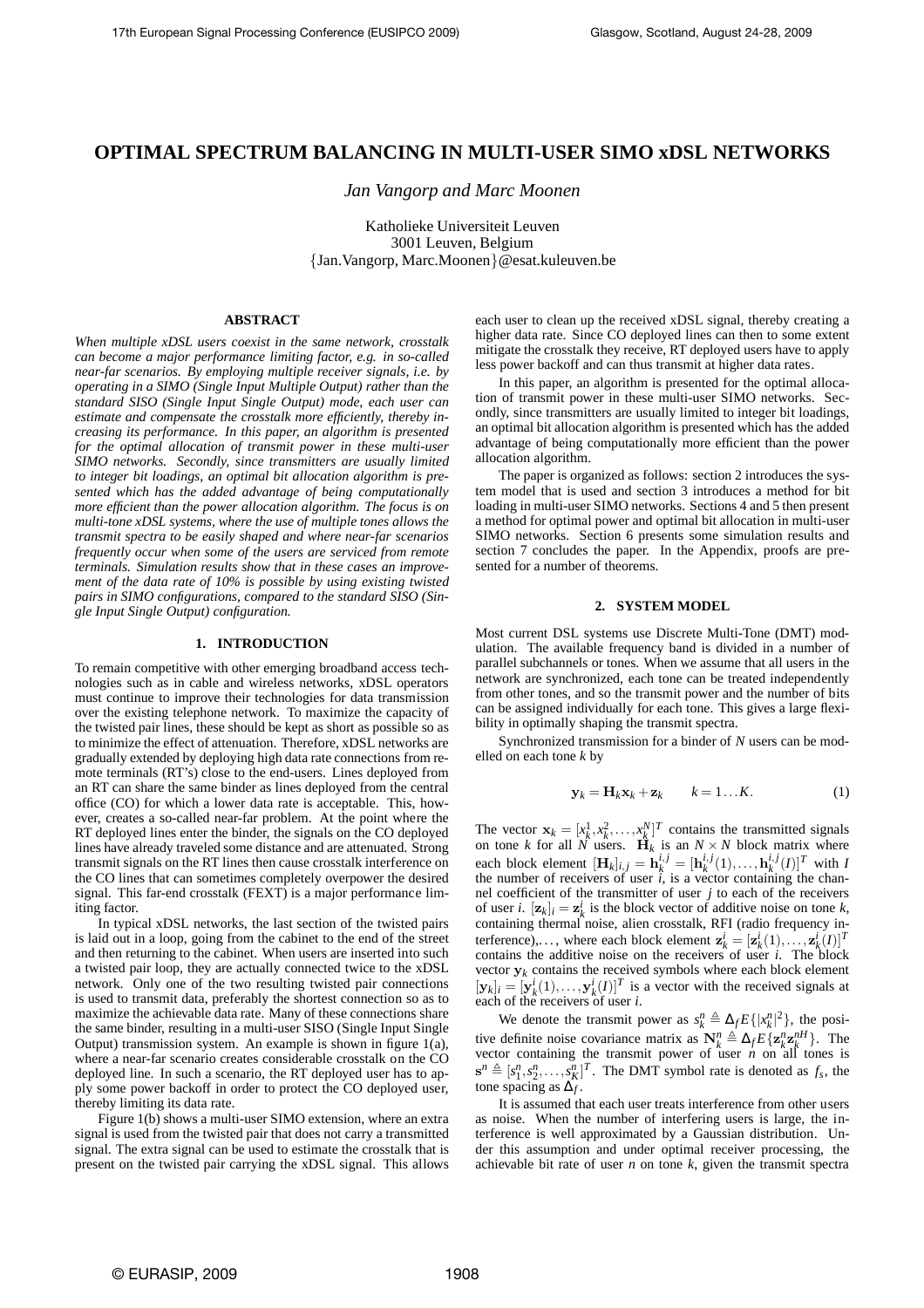$\mathbf{s}_k \triangleq [s_k^1, s_k^2, \dots, s_k^N]^T$  of all users in the system, is

$$
b_k^n = \log_2 \det \left( \mathbf{I} + \frac{1}{\Gamma} \mathbf{h}_k^{n,n} s_k^n \mathbf{h}_k^{n,nH} \left( \mathbf{N}_k^n + \sum_{j \neq n} \mathbf{h}_k^{n,j} s_k^j \mathbf{h}_k^{n,jH} \right)^{-1} \right), \tag{2}
$$

where Γ denotes the SNR-gap to capacity, which is a function of the desired BER, the coding gain and noise margin. The data rate and total power for user *n* are

$$
R^n = f_s \sum_k b_k^n \qquad \text{and} \qquad P^n = \sum_k s_k^n \tag{3}
$$

respectively.

# **3. MULTI-USER BIT LOADING**

Formula (2) provides a relation between the transmit powers and bit rates. Given the transmit powers  $s_k^i$ ,  $i = 1...N$  of all the users it can be used to calculate the achievable bit rates. In practice however, it will be more interesting to be able to calculate the required transmit powers for all the users, given the bit rates  $b_k^i$ ,  $i = 1...N$ . In this powers for an the users, given the off rates  $v_k$ ,  $i = 1...n$ . In section a procedure is given to calculate these transmit powers.

Using the property  $\det(\mathbf{I} + \mathbf{x}\mathbf{y}^H) = 1 + \mathbf{y}^H\mathbf{x}$ , (2) can be transformed into:

$$
b_k^n = \log_2\left(1 + \frac{1}{\Gamma} s_k^n \mathbf{h}_k^{n,nH} \left(\mathbf{N}_k^n + \sum_{j \neq n} \mathbf{h}_k^{n,j} s_k^j \mathbf{h}_k^{n,jH}\right)^{-1} \mathbf{h}_k^{n,n}\right). \tag{4}
$$

Given the bit rates  $b_k^n$ , this leads a nonlinear system of equations that can be solved for the transmit powers  $s_k^i$ ,  $i = 1...N$ , with for each user an equation of the form:

$$
\Gamma\left(2^{b_k^n}-1\right)=s_k^n\mathbf{h}_k^{n,nH}\left(\mathbf{N}_k^n+\sum_{j\neq n}\mathbf{h}_k^{n,j}s_k^j\mathbf{h}_k^{n,jH}\right)^{-1}\mathbf{h}_k^{n,n}.\tag{5}
$$

An iterative procedure is now proposed where each user calculates an update of its required transmit power based on the transmit powers  $s_k^j(t)$  of the previous iteration:

$$
s_k^n(t+1) = \left[ \Gamma(2^{b_k^n} - 1) \left( \mathbf{h}_k^{n,nH} \left( \mathbf{N}_k^n + \sum_{j \neq n} \mathbf{h}_k^{n,j} s_k^j(t) \mathbf{h}_k^{n,jH} \right)^{-1} \mathbf{h}_k^{n,n} \right)^{-1} \right]^+ \tag{6}
$$

where  $[x]^+$  =  $max(x, 0)$ . Starting from a specific initialization, this iterative procedure will provide a monotonically decreasing sequence of transmit powers, converging to a unique solution, as will be detailed next.

**Theorem 1** (Initialization)**.** *The SISO power loading, where each user only uses one of its receiver signals, provides an upper bound for the solution of (5).*

Intuitively, since optimal receiver processing can always choose to ignore all but one of its receiver signals, the SIMO case can never require more transmit power than the SISO case to transmit the same number of bits. In the SISO case, (5) reduces to a linear system of equations that can be easily solved [1]. Reducing the SIMO case to a SISO case by arbitrarily selecting one of the receiver signals for each of the users thus leads to a bit loading problem that will result in a power loading that is an upper bound for the power loading in the SIMO case. Using this upper bound in formula (6) results in updated power levels  $s_k^m(t+1)$  that can never increase. A formal proof of this theorem is given in Appendix A1.

**Theorem 2** (Iteration)**.** *Update formula (6) exhibits monotonic behaviour:* when the transmit powers  $s_k^j(t)$ ,  $j \neq n$  are decreased, the  $u$ pdated transmit power  $s_k^n(t+1)$  cannot increase. Vice versa, when *the transmit powers*  $s_k^j(t)$ ,  $j \neq n$  are increased, the updated transmit *power*  $s_k^n(t+1)$  *cannot decrease.* 

Intuitively, when some of the other users decrease their transmit power, the crosstalk on the user under consideration decreases and thus this user can decrease its transmit power and still achieve the same bit rate. A formal proof of this theorem is given in Appendix A2. Iterating formula (6), when initialized with the SISO solution, thus results in a decreasing series of transmit powers that leads to a stationary point of the nonlinear system of equations (5). Convergence is guaranteed since the transmit powers cannot become negative.

**Theorem 3** (Uniqueness)**.** *The nonlinear system of equations (5) has a unique solution.*

A formal proof of this theorem is given in Appendix A3. As a consequence, each bit loading corresponds to a unique power loading and vice versa. A summary of the resulting procedure to calculate the power loading corresponding to a given bit loading is outlined in Algorithm 1.

| <b>Algorithm 1</b> Multi-user bit loading                                             |  |
|---------------------------------------------------------------------------------------|--|
| $t = 1, s_k^n(t) =$ SISO solution<br>while $s_k^n$ , $n = 1N$ not converged <b>do</b> |  |
|                                                                                       |  |
| $t = t + 1$                                                                           |  |
| <b>for all</b> users $n = 1N$ <b>do</b>                                               |  |
| calculate $s_k^n(t)$ with eq (6), based on $s_k^j(t-1), j \neq n$                     |  |
| end for                                                                               |  |
| end while                                                                             |  |

## **4. OPTIMAL SPECTRUM BALANCING**

The Optimal Spectrum Balancing (OSB) algorithm [1] tackles the spectrum management problem by formulating spectrum management as an optimization problem. The objective is to maximize the data rate of the whole binder, subject to a number of constraints.

First, there is a *total power constraint Pn*,*tot* for each user  $n = 1...N$ , indicating that the user's total power should not exceed the maximum allowed total transmit power. On top of this constraint there is a *spectral mask constraint*  $s_k^{n,max}$  for each tone to guarantee electromagnetic compatibility with other systems. Secondly, there is a *rate constraint Rn*,*target* for each user. The rate constraint indicates a minimum target data rate required by the user.

Mathematically, the optimization problem is expressed as a maximization of the sum of the data rates of the users  $\mathbb{R}^n$ , subject to the power and rate constraints [1]:

maximize<sub>s<sup>1</sup>...s<sup>N</sup></sub> 
$$
\sum_{n=1}^{N} R^n
$$
  
\nsubject to  $P^n \leq P^{n,tot}$   $n = 1...N$   
\n $0 \leq s_k^n \leq s_k^{n,mask}$   $n = 1...N, k = 1...K$   
\n $R^n \geq R^{n,target}$   $n = 1...N$  (7)

It is observed that (7) is a non-convex problem. Finding the global optimum requires an exhaustive search over all possible combinations of transmit spectra. Because the objective function is coupled over the users and some of the constraints couple the problem over the tones, this results in an exponential complexity in both the number of users *N* and the number of tones *K*.

In (7) the optimization is carried out over the transmit power levels of all the users. This procedure is also referred to as 'power loading'. Alternatively, the optimization can be carried out over the number of bits transmitted by each user and is then referred to as 'bit loading'.

OSB uses the dual decomposition technique to make the complexity linear in the number of tones *K*. The constraints coupled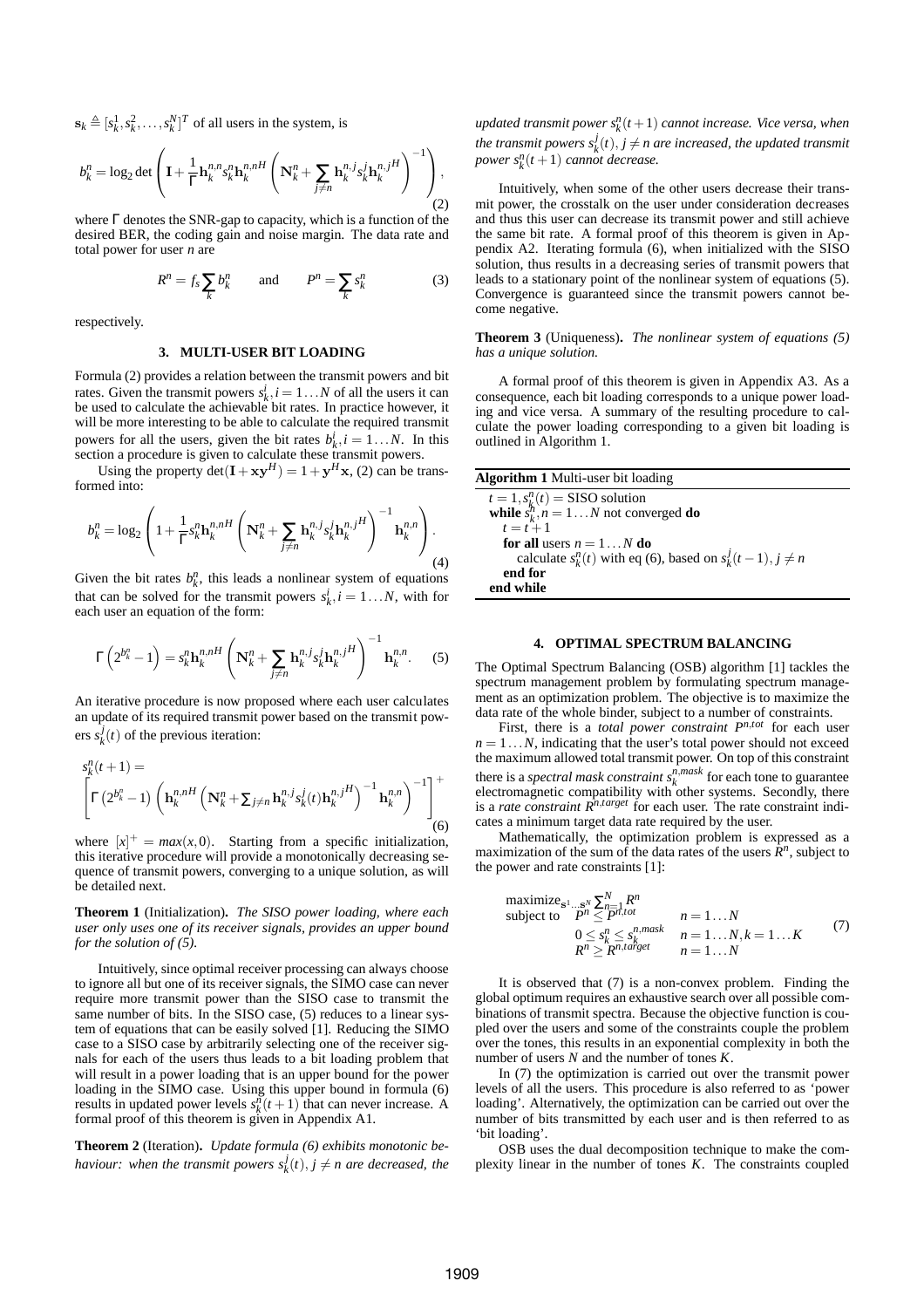$$
obj_k(\mathbf{s}_k) = \sum_{n=1}^N \omega_n \log_2 \det \left( \mathbf{I} + \frac{1}{\Gamma} \mathbf{h}_k^{n,n} s_k^n \mathbf{h}_k^{n,H} \left( \mathbf{N}_k^n + \sum_{j \neq n} \mathbf{h}_k^{n,j} s_k^j \mathbf{h}_k^{n,jH} \right)^{-1} \right) - \sum_{n=1}^N \lambda_n s_k^n \tag{10}
$$

over the tones are moved into the objective function by using Lagrange multipliers  $\omega = [\omega_1 \dots \omega_N]^T$  and  $\lambda = [\lambda_1 \dots \lambda_N]^T$ :

$$
\mathbf{s}^{opt} \text{ or } \mathbf{b}^{opt} = \underset{\mathbf{s} \text{ or } \mathbf{b}}{\operatorname{argmax}} \sum_{n=1}^{N} \omega_n R^n + \sum_{n=1}^{N} \lambda_n \left( P^{n, tot} - \sum_{k=1}^{K} s_k^n \right) \tag{8}
$$

subject to 
$$
0 \leq s_k^n \leq s_k^{n,mask}
$$
  $n = 1...N$   
 $\lambda_n \geq 0, \omega_n \geq 0$   $n = 1...N$ 

In the first term of the objective function, the  $\omega$ 's weigh the rate sum over the users. Some users can be given priority over other users such that by allocating the proper weights, the rate constraints can be satisfied. Similarly,  $\lambda$ 's represent costs for power. A larger  $\lambda_n$  results in less power allocated to the *n*-th user. Again, allocating proper costs for power results in enforcing the total power constraints. Finding the Lagrange multipliers that enforce the constraints is a convex problem and can be solved by using a subgradient type of search method [2].

For fixed Lagrange multipliers  $\omega$  and  $\lambda$ , (8) is reduced to an optimization of a sum over tones, which can be performed by optimizing each tone individually:

for 
$$
k = 1...K: s_k^{opt}
$$
 or  $\mathbf{b}_k^{opt} = \underset{\mathbf{s}_k}{\operatorname{argmax}} \sum_{\mathbf{b}_k}^N \omega_n R_k^n - \sum_{n=1}^N \lambda_n s_k^n$  (9)

subject to 
$$
0 \le s_k^n \le s_k^{n, mask}
$$
  $n = 1...N$   
 $\lambda_n \ge 0, \omega_n \ge 0$   $n = 1...N$ 

Due to this decoupling of the spectrum management problem over the tones, the complexity of solving the problem becomes linear in the number of tones  $K$  instead of exponential. This is a significant reduction since in xDSL typically a large number of tones is used.

The per-tone optimization problem in (9) is still a non-convex problem. This problem is discussed in section 5.

#### **5. EXHAUSTIVE SEARCH**

One way to solve the per-tone optimization problem is to exhaustively search over all possible loadings and choose the loading that maximizes (9) for a specific tone. There are two possible approaches, namely an exhaustive search over the power loadings and an exhaustive search over the bit loadings.

#### **5.1 Power loading**

To determine the optimal power loading, an exhaustive search over all possible power loadings is performed. Applying (2) to (9) results in objective function (10) on tone *k*. This objective function is then evaluated for all possible combinations of transmit powers for the users. Each user can select a transmit power  $s_k^n \in \mathcal{S}$ , where  $S$  represents a discretized set of transmit powers chosen over the domain  $[0...s_k^{n,maxk}]$ . With a set  $\mathscr S$  of cardinality *S*, this exhaustive search procedure requires  $S<sup>N</sup>$  evaluations of the objective function to find the optimal transmit powers for tone *k*, that is, the transmit powers that maximize the objective function.

In practice, the transmit power of xDSL modems can be configured with an accuracy of 0.1 dBm/Hz [3][4][5]. A typical set  $\mathcal S$ then has a cardinality *S* of more than 500.

## **5.2 Bit loading**

To determine the optimal bit loading, an exhaustive search over all possible bit allocations is performed. The objective function on tone *k* is now

$$
obj_k(\mathbf{b}_k) = \sum_{n=1}^{N} \omega_n f_s b_k^n - \sum_{n=1}^{N} \lambda_n s_k^n(\mathbf{b}_k),
$$
 (11)

where the transmit power  $s_k^n(\mathbf{b}_k)$  corresponding to a bit allocation  **has to be determined using Algorithm 1 from section 3. This** objective function is then evaluated for all possible combinations of bit loadings for the users. Each user can select a bit loading  $b_k^n \in \mathcal{B}$ , where  $\mathscr B$  represents the set of allowed bit loadings. With a set  $\mathscr B$ of cardinality *B*, this exhaustive search procedure requires  $B<sup>N</sup>$  evaluations of the objective function to find the optimal bit loading for tone *k*, that is, the bit loading that maximizes the objective function.

In practice, xDSL modems can load up to 15 bits on a tone  $[3][4][5]$ . The cardinality *B* of the search domain for bit loading is thus significantly smaller than the cardinality *S* of the search domain for power loading. Performing exhaustive bit loading is therefore significantly faster than exhaustive power loading, even with a more complex objective function.

#### **6. SIMULATION RESULTS**

In this section, the performance of a 2-user SISO and SIMO system is compared. The scenario that is considered is shown in figure 1: one user is serviced by a 4000m CO line, the other by a 1000m RT line. In the SIMO case, both users have an extra receiver on the second twisted pair of their local loop. These twisted pairs are deployed from the remote terminal and are respectively 1500m and 1200m long.

Downstream ADSL2+ transmission is considered over the shortest pair in the local loop. A line diameter of 0.5mm (24 AWG) is used and the maximum total transmit power is 20.4 dBm. The SNR gap  $\Gamma$  is set to 12.9 dB. The tone spacing  $\Delta f = 4.3125$  kHz and the DMT symbol rate  $f_s = 4$  kHz.



Figure 1: SISO (a) and SIMO (b) scenario

Figure 2 shows the rate region for both the SISO and SIMO case. Looking at the operating point where the CO deployed user transmits at a data rate of 3 Mbps, the RT deployed user can transmit at a rate of 27.5 Mbps in the SISO case, whereas in the SIMO case this is 30 Mbps, i.e. an increase of 9%. Vice versa, if the data rate of the RT deployed user is kept at 30 Mbps, the CO deployed user can transmit at 2 Mbps in the SISO case and 2.9 Mbps in the SIMO case, i.e. an increase of 45%.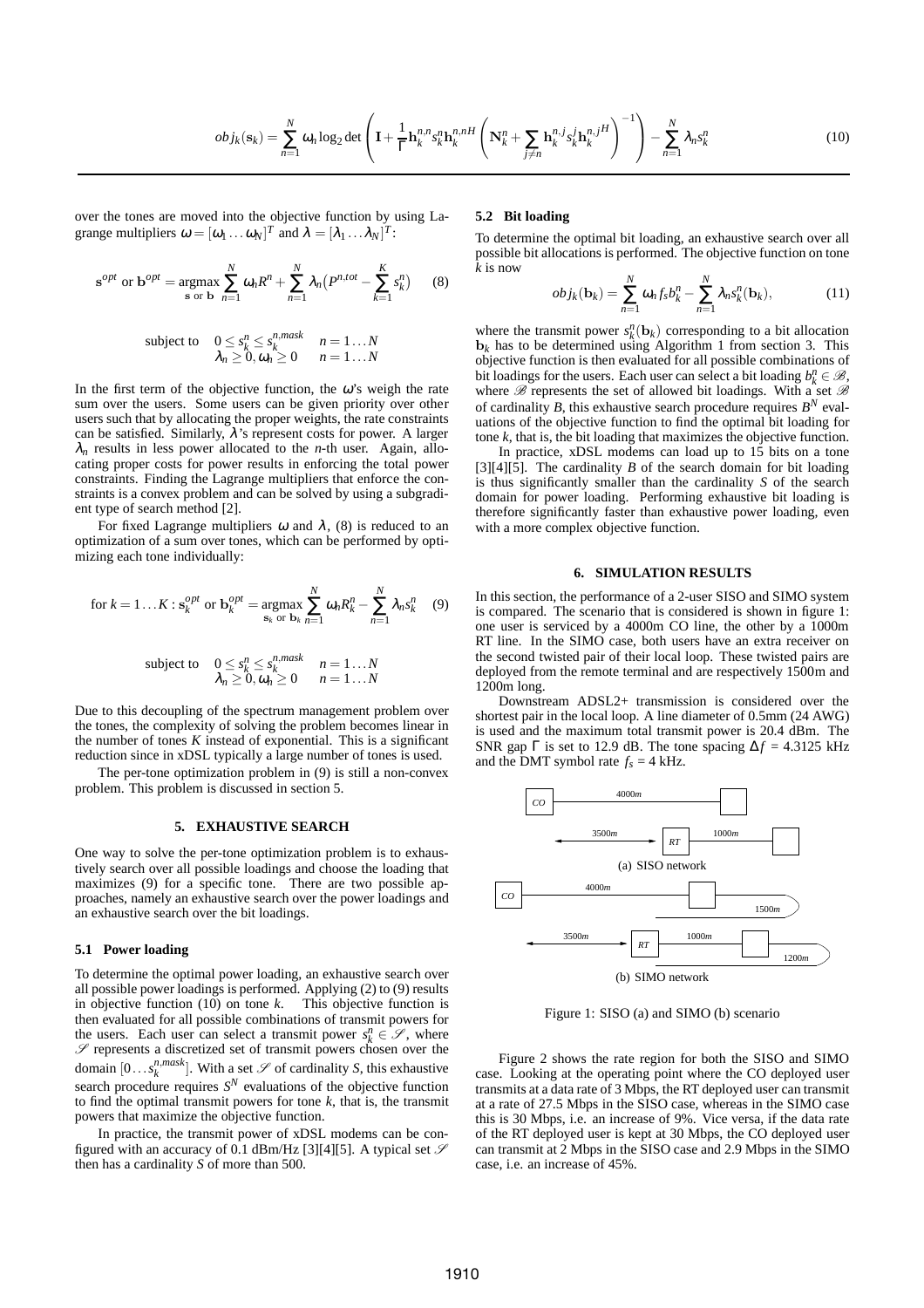

Figure 2: Rate regions for the scenarios in figure 1



Figure 3: Transmit PSD's; CO line @ 3 Mbps.

Figure 3 shows a comparison of the transmit PSD's when the CO deployed user is transmitting at 3 Mbps. These PSD's were obtained using the power loading method described in section 5 with a set  $\mathscr S$  of cardinality 100, equally spaced in dBm/Hz between -100 dBm/Hz and the spectral mask. To allow the CO deployed user to transmit at this data rate, the RT deployed user has to apply considerable power backoff in the SISO case. It can only allocate 65% of its available power budget in order to sufficiently protect the CO deployed user. In the SIMO case, the RT deployed user can allocate 85% of its available power budget. In the range from 0.4 MHz to 0.55 MHz, the RT deployed user can now transmit at the spectral mask since the CO deployed user can use its multiple receiver signals to reduce the effect of the crosstalk.

Figure 4 shows the result when the bit loading procedure of section 5 is applied, where in the exhaustive search integer bit loadings from 0 to 24 are evaluated. For both the SISO and SIMO case, the CO deployed user is transmitting a 2.9 Mbps. In the SISO case, the RT deployed user can achieve a data rate of 28.3 Mbps while using 50% of the available power budget. In the SIMO case, the RT deployed user can use 80% of its available power budget, leading to an increased data rate of 31.1 Mbps. Averaged over the exhaustive search, Algorithm 1 required only 2 iterations to converge when calculating the required transmit powers for a given bit loading.

### **7. CONCLUSION**

In this paper, an algorithm for the optimal allocation of power and bits in multi-user SIMO xDSL networks has been presented. Optimal power allocation can be performed based on the well known capacity formula for SIMO systems. For optimal multi-user bit allocation, an algorithm was presented to calculate the required trans-



Figure 4: Bit loading; CO line @ 2.9 Mbps.

mit powers for a given bit loading. The resulting optimal bit loading procedure is not only computationally more efficient than optimal power loading, it is also more relevant in practice since xDSL transmitters are usually restricted to integer bit loadings.

Finally, the simulation results showed that the use of SIMO receivers in the xDSL network can lead to significant performance improvements in cases where crosstalk would otherwise be a limiting factor.

#### **APPENDIX**

#### **A1. Proof theorem 1**

**Theorem** (Initialization)**.** *The SISO power loading, where each user only uses one of its receiver signals, provides an upper bound for the solution of (5).*

*Proof.* In the SISO case, update formula (6) reduces to a scalar equation of the form

$$
s^{n}(t+1) = \left[\Gamma\left(2^{b^{n}}-1\right)\left(\underbrace{\alpha^{*}(a)^{-1}\alpha}_{f_{\text{SISO}}}\right)^{-1}\right]^{+},\qquad(12)
$$

with  $\alpha$  the channel transfer coefficient and  $\alpha$  the total noise power, including crosstalk from other users. In the SIMO case with 2 receivers (without loss of generality) the equation is of the form

$$
s^{n}(t+1) = \left[\Gamma\left(2^{b^{n}}-1\right)\left(\underbrace{\begin{bmatrix}\alpha^{*}\beta^{*}\end{bmatrix}\begin{bmatrix}a & b\\b^{*} & c\end{bmatrix}^{-1}\begin{bmatrix}\alpha\\ \beta\end{bmatrix}}_{f_{\text{SIMO}}}\right)^{-1}\right]^{+}
$$
\n(13)

In this case there is a second channel transfer coefficient  $\beta$  and the total noise is characterized by a positive definite Hermitian noise covariance matrix, where *a* is the total noise power at the first receiver and equal to the noise power in the SISO case if the transmit powers of all the users are kept the same, *c* is the total noise power at the second receiver and *b* is the correlation between the noise signals. *x* <sup>∗</sup> denotes the complex conjugate of *x*.

For the SISO case, a stationary point can be easily calculated by solving a linear system of equations. By showing that for this stationary point  $f_{\text{SIMO}} \ge f_{\text{SISO}}$ , the updated transmit powers for the SIMO case will not increase:

$$
\alpha^2 \frac{c}{ac - |b|^2} - 2\alpha \beta \frac{|b|}{ac - |b|^2} + \beta^2 \frac{a}{ac - |b|^2} \ge \frac{\alpha^2}{a}
$$
\n
$$
(\alpha|b| - \beta a)^2 \ge 0
$$
\n(14)

 $\Box$